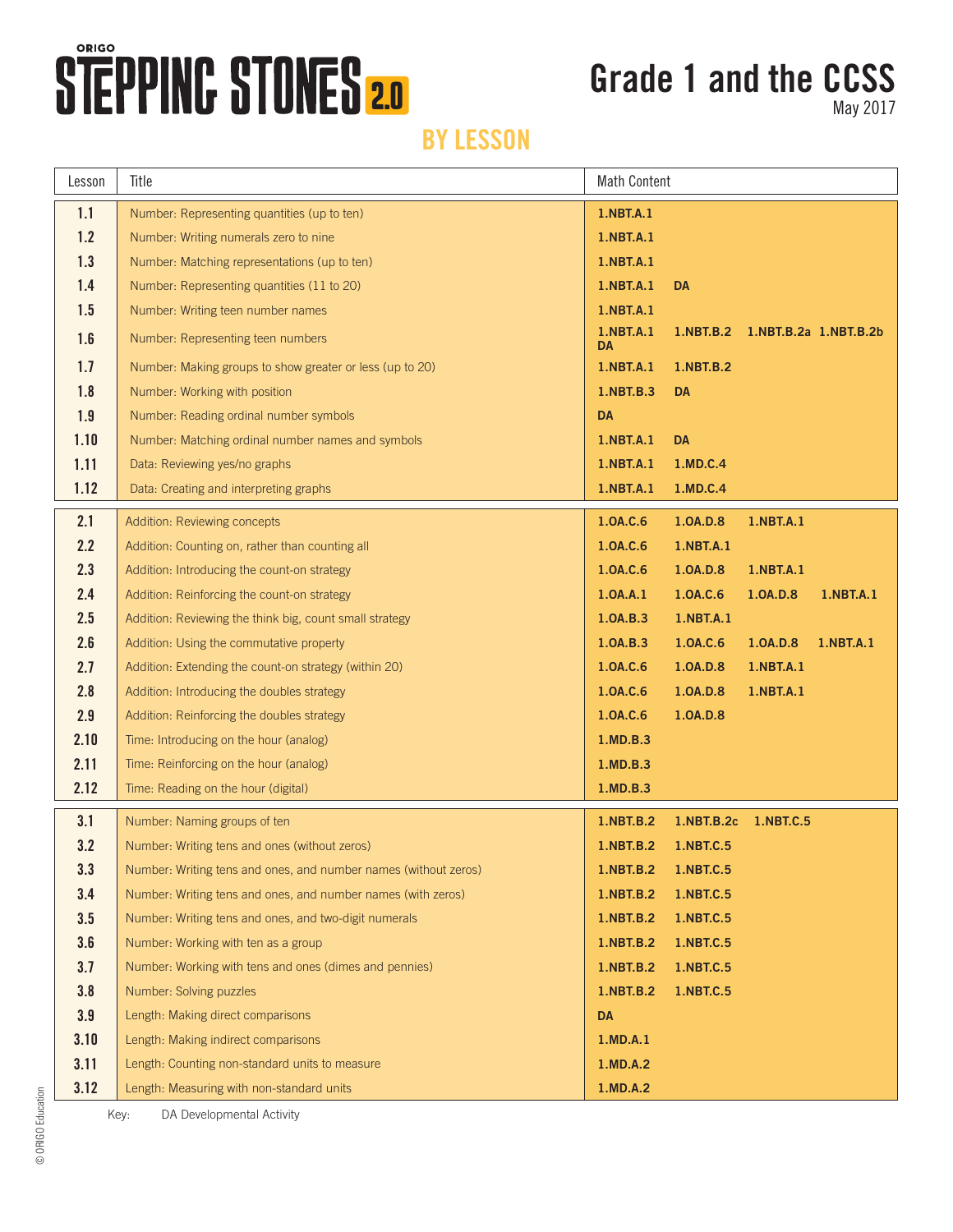## **STEPPING STONES 2.0**

### **Grade 1 and the CCSS**

May 2017

### **BY LESSON**

| Lesson | Title                                                                 | <b>Math Content</b> |          |           |  |
|--------|-----------------------------------------------------------------------|---------------------|----------|-----------|--|
| 4.1    | Subtraction: Reviewing concepts (take apart)                          | 1.0A.C.6            | 1.0A.D.8 | 1.NBT.A.1 |  |
| 4.2    | Subtraction: Reviewing concepts (take from)                           | 1.0A.C.6            | 1.0A.D.8 |           |  |
| 4.3    | Subtraction: Writing equations                                        | 1.0A.C.6            | 1.0A.D.8 | 1.NBT.A.1 |  |
| 4.4    | Subtraction: Introducing the count-back strategy                      | 1.0A.C.6            | 1.0A.D.8 | 1.NBT.A.1 |  |
| 4.5    | Subtraction: Reinforcing the count-back strategy                      | 1.0A.C.6            | 1.0A.D.8 | 1.NBT.A.1 |  |
| 4.6    | Subtraction: Solving word problems                                    | 1.0A.A.1            |          |           |  |
| 4.7    | Addition/subtraction: Solving word problems                           | 1.0A.A.1            |          |           |  |
| 4.8    | 2D shapes: Analyzing shapes                                           | 1.G.A.1             |          |           |  |
| 4.9    | 2D shapes: Sorting shapes                                             | 1.G.A.1             |          |           |  |
| 4.10   | 2D shapes: Identifying shapes                                         | 1.G.A.1             |          |           |  |
| 4.11   | 2D shapes: Creating shapes                                            | 1.G.A.1             |          |           |  |
| 4.12   | 2D shapes: Composing shapes                                           | 1.G.A.2             |          |           |  |
| 5.1    | Addition: Introducing the double-plus-1 strategy                      | 1.0A.B.3            | 1.0A.C.6 | 1.0A.D.8  |  |
| 5.2    | Addition: Reinforcing the double-plus-1 strategy                      | 1.0A.C.6            | 1.0A.D.8 |           |  |
| 5.3    | Addition: Introducing the double-plus-2 strategy                      | 1.0A.B.3            | 1.0A.C.6 | 1.0A.D.8  |  |
| 5.4    | Addition: Reinforcing the double-plus-2 strategy                      | 1.0A.C.6            | 1.0A.D.8 |           |  |
| 5.5    | Addition: Comparing all strategies                                    | 1.0A.C.6            |          |           |  |
| 5.6    | Number: Using a pan balance to compare quantities                     | <b>DA</b>           |          |           |  |
| 5.7    | Number: Comparing quantities (less than 100)                          | <b>DA</b>           |          |           |  |
| 5.8    | Number: Comparing two-digit numbers (place value)                     | 1.NBT.B.3           |          |           |  |
| 5.9    | Number: Comparing to order two-digit numbers                          | 1.NBT.B.3           |          |           |  |
| 5.10   | Number: Introducing comparison symbols                                | 1.NBT.B.3           |          |           |  |
| 5.11   | Number: Recording comparisons (with symbols)                          | <b>DA</b>           |          |           |  |
| 5.12   | Number: Comparing two-digit numbers (with symbols)                    | 1.NBT.B.3           |          |           |  |
| 6.1    | Subtraction: Identifying the parts and total                          | 1.0A.B.4            | 1.0A.D.8 |           |  |
| 6.2    | Subtraction: Exploring the unknown-addend idea                        | 1.0A.B.4            | 1.0A.D.8 |           |  |
| 6.3    | Subtraction: Identifying unknown addends                              | 1.0A.B.4            | 1.0A.D.8 |           |  |
| 6.4    | Subtraction: Introducing the think-addition strategy (count-on facts) | 1.0A.B.4            | 1.0A.C.6 | 1.0A.D.8  |  |
| 6.5    | Subtraction: Reinforcing the think-addition strategy (count-on facts) | 1.0A.B.4            | 1.0A.C.6 | 1.0A.D.8  |  |
| 6.6    | Subtraction: Introducing the think-addition strategy (doubles facts)  | 1.0A.B.4            | 1.0A.C.6 | 1.0A.D.8  |  |
| 6.7    | Subtraction: Reinforcing the think-addition strategy (doubles facts)  | 1.0A.B.4            | 1.0A.C.6 | 1.0A.D.8  |  |
| 6.8    | Common fractions: Identifying examples of one-half (length model)     | 1.G.A.3             |          |           |  |
| 6.9    | Common fractions: Identifying examples of one-half (area model)       | 1.G.A.3             |          |           |  |
| 6.10   | Common fractions: Identifying examples of one-fourth (length model)   | 1.G.A.3             |          |           |  |
| 6.11   | Common fractions: Identifying examples of one-fourth (area model)     | 1.G.A.3             |          |           |  |
| 6.12   | Common fractions: Reinforcing one-half and one-fourth (area model)    | 1.G.A.3             |          |           |  |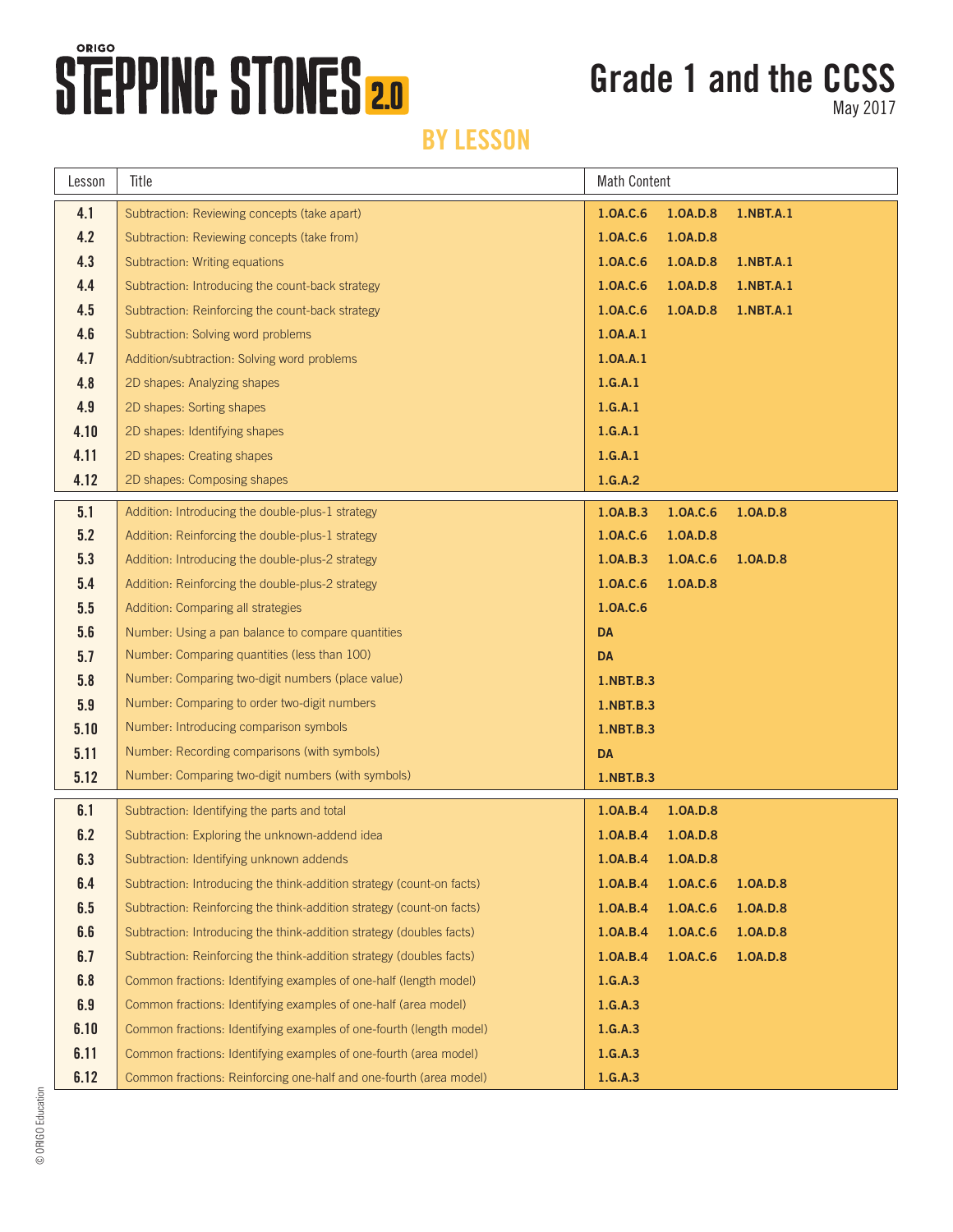## **STEPPING STONES 2.0**

## **Grade 1 and the CCSS**

May 2017

#### **BY LESSON**

| Lesson | Title                                                                       | <b>Math Content</b> |                    |           |  |
|--------|-----------------------------------------------------------------------------|---------------------|--------------------|-----------|--|
| 7.1    | Number: Analyzing 100                                                       | 1.NBT.A.1           |                    |           |  |
| 7.2    | Number: Writing three-digit numbers to 120 (without teens)                  | 1.NBT.A.1           |                    |           |  |
| 7.3    | Number: Writing numbers and number names to 120 (without teens)             | 1.NBT.A.1           |                    |           |  |
| 7.4    | Number: Writing numbers and number names to 120 (with teens)                | 1.NBT.A.1           |                    |           |  |
| 7.5    | Number: Writing three-digit numbers to 120                                  | 1.NBT.A.1           |                    |           |  |
| 7.6    | Number: Writing two- and three-digit numbers to 120                         | 1.NBT.A.1           |                    |           |  |
| 7.7    | Subtraction: Introducing the think-addition strategy (near-doubles facts)   | 1.0A.B.4            | 1.0A.C.6           | 1.0A.D.8  |  |
| 7.8    | Subtraction: Reinforcing the think-addition strategy (near-doubles facts)   | 1.0A.B.4            | 1.0A.C.6           | 1.0A.D.8  |  |
| 7.9    | Subtraction: Reinforcing all strategies                                     | 1.0A.A.1            |                    |           |  |
| 7.10   | Time: Introducing half-past the hour (analog)                               | 1.MD.B.3            |                    |           |  |
| 7.11   | Time: Reading and writing half-past the hour (digital)                      | 1.MD.B.3            |                    |           |  |
| 7.12   | Time: Relating analog and digital                                           | 1.MD.B.3            |                    |           |  |
| 8.1    | Addition: Exploring combinations of ten                                     | 1.0A.B.3            | 1.0A.D.8           |           |  |
| 8.2    | Addition: Using the associative property                                    | 1.0A.B.3            | 1.0A.D.8           |           |  |
| 8.3    | Addition: Introducing the make-ten strategy                                 | 1.0A.C.6            | 1.0A.D.8           |           |  |
| 8.4    | Addition: Reinforcing the make-ten strategy                                 | 1.0A.C.6            | 1.0A.D.8           |           |  |
| 8.5    | Addition: Reinforcing the commutative property                              | 1.0A.B.3            | 1.0A.C.6           | 1.0A.D.8  |  |
| 8.6    | Addition: Reinforcing all strategies                                        | 1.0A.C.6            | 1.0A.D.8           |           |  |
| 8.7    | Equality: Reviewing concepts                                                | 1.0A.D.7            | 1.0A.D.8           |           |  |
| 8.8    | Equality: Working with balance situations                                   | 1.0A.D.7            | 1.0A.D.8           |           |  |
| 8.9    | Equality: Balancing equations                                               | 1.0A.D.7            | 1.0A.D.8           |           |  |
| 8.10   | Data: Recording in a tally chart                                            | 1.MD.C.4            |                    |           |  |
| 8.11   | Data: Collecting in a tally chart                                           | 1.MD.C.4            |                    |           |  |
| 8.12   | Data: Interpreting a tally chart                                            | 1.MD.C.4            |                    |           |  |
| 9.1    | Addition: Extending the count-on strategy                                   | 1.0A.D.8            | 1.NBT.C.4          |           |  |
| 9.2    | Addition: Identifying one or ten greater or less (hundred chart)            | 1.NBT.C.5           |                    |           |  |
| 9.3    | Addition: Exploring patterns (hundred chart)                                |                     | 1.0A.D.8 1.NBT.C.4 |           |  |
| 9.4    | Addition: Any two-digit number and a multiple of one or ten (hundred chart) | 1.0A.B.3            | 1.0A.D.8           | 1.NBT.C.4 |  |
| 9.5    | Addition: Any two-digit number and a multiple of ten (hundred chart)        | 1.0A.D.8            | 1.NBT.C.4          |           |  |
| 9.6    | Addition: Two-digit numbers (hundred chart)                                 | 1.0A.D.8            | 1.NBT.C.4          |           |  |
| 9.7    | Addition: Introducing place-value methods                                   | 1.0A.D.8            | 1.NBT.C.4          |           |  |
| 9.8    | Addition: Two-digit numbers                                                 | 1.0A.D.8            | 1.NBT.C.4          |           |  |
| 9.9    | Addition: One- and two-digit numbers (composing tens)                       | 1.0A.B.3            | 1.0A.D.8           | 1.NBT.C.4 |  |
| 9.10   | Addition: Two-digit numbers (composing tens)                                | 1.0A.D.8            | 1.NBT.C.4          |           |  |
| 9.11   | Addition: Reinforcing place-value strategies (composing tens)               | 1.0A.D.8            | 1.NBT.C.4          |           |  |
| 9.12   | Addition: Solving word problems                                             | <b>DA</b>           |                    |           |  |